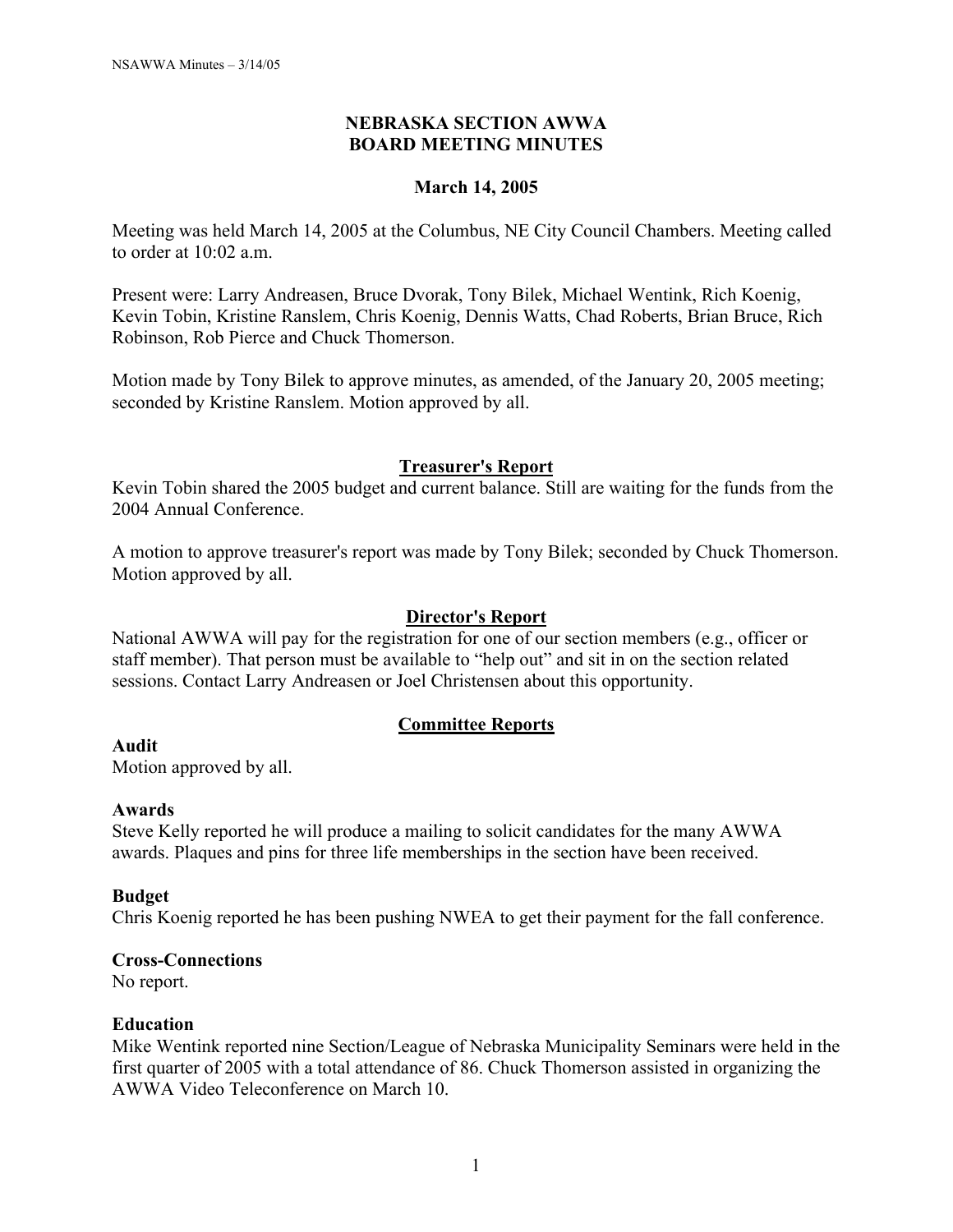### **Fall Conference**

Tony Bilek will call a joint committee meeting with NWEA and APWA at the Great Plains Waste Management conference in mid-April. Tony is looking for ideas for topics and papers for the conference. Will have a separate planning committee meeting in late April or May in Fremont, other than after the May board meeting.

## **Fuller Award**

Terry O'Brien is working on it.

## **MAC**

Tony Bilek mailings to vendors for exhibitors will go out in June and vendor fees will increase to \$450.

#### **Membership**

Rich Robinson reported membership is staying steady. Rich will attend the ACE Conference in San Francisco. The section will receive the highest retention award at ACE. Annual membership summit will be held at Breckenridge, CO, July 22.

A motion was made to pay for appropriate travel, meals and room for Rich Robinson to the Annual Membership in Breckenridge by Kevin Tobin and seconded by Dennis Watts. Motion passed.

#### **Nominations**

Kristine reported the following people have been nominated for election. These positions are not open for nominations and will be filled automatically by the following officers:

Chair: Tony Bilek, Mc2 Inc.

Trustee & Past Chair: Larry Andreasen, City of Fremont

Director: Joel Christensen, Metropolitan Utilties District

These positions require nominations and election. Nominations also will be open at the Fall Conference Business Meeting, November 8, 2005 in Kearney.

Chair Elect: Mike Wentink, Nebraska Health & Human Services

Vice Chair: Kevin Tobin, Metropolitan Utilities District

Treasurer: John Olsson, Olsson Associates

Secretary: Bruce Dvorak, UNL Civil Engineering

Trustee Chuck: Thomerson, City of Columbus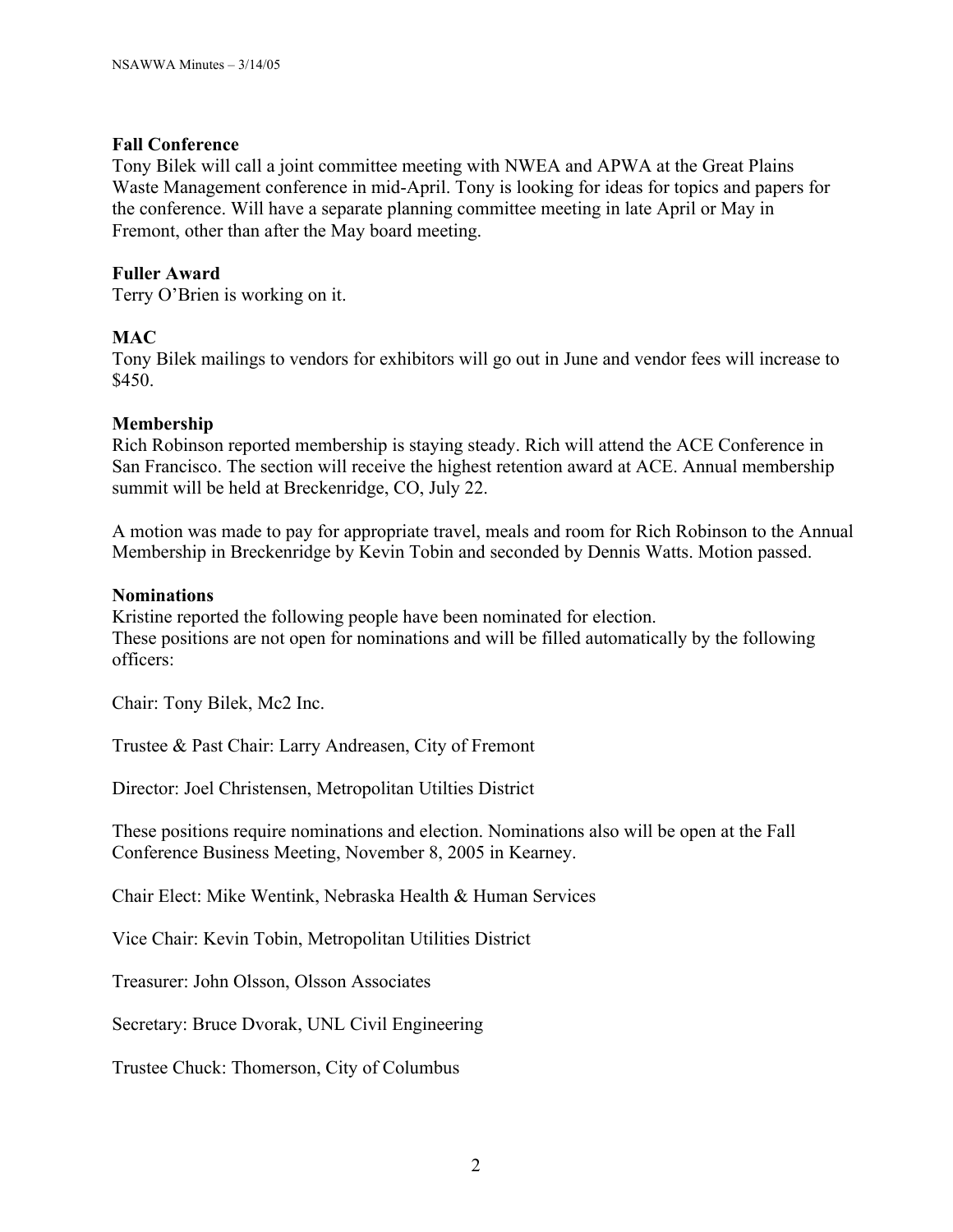Trustee: Brian Bruce, City of Papillion

Motion made to present the nominations to the Fall Conference by Chuck Thomerson and seconded by Tony Bilek. Motion passed.

**Public Information**

No report.

#### **Publications**

No report.

# **Research**

No report

#### **Safety**

Rob reported the committee is preparing for the Nebraska Section AWWA Safety awards. The committee is preparing an application form, deciding on the award criteria, award categories (by activity and utility size), and trying to decide what the award will be (e.g., certificate).

## **Scholarships**

No report.

#### **Small Systems**

SRF contract comes up for renewal soon and it was suggested that the committee should try to get more scholarships for operators from small systems to the NS-AWWA Fall Conference. Dennis Watts suggested Kristine send out the SRF contract to all the NS-AWWA board so everyone knows what we can spend the funds on to help with NS-AWWA's mission. Rich Koenig stated the mentoring program has not been used very much by small systems; funds from the SRF can be used for refunding mentors' travel and per diem as well as the costs of educational materials.

#### **Student Activities**

The student chapter has a new group of student officers, which are listed in the committee's report by Dr. Morley. The student group participated in the Young Professional events at Adams and at Ashland (Pump 101). In February the group held a meeting in Lincoln with Teresa Kub of HDR Engineering Inc., as speaker.

#### **Water for People**

Kevin reported preparations are being made for the silent auction by the committee.

# **Water Utility Council**

Jerry Obrist is planning to participate in the Washington Fly In and submitted his budget.

#### **Young Professionals**

Twenty people participated in the Ion Exchange tour at Adams in December and two sessions of Pump 101 were scheduled for late January/early February at Ashland.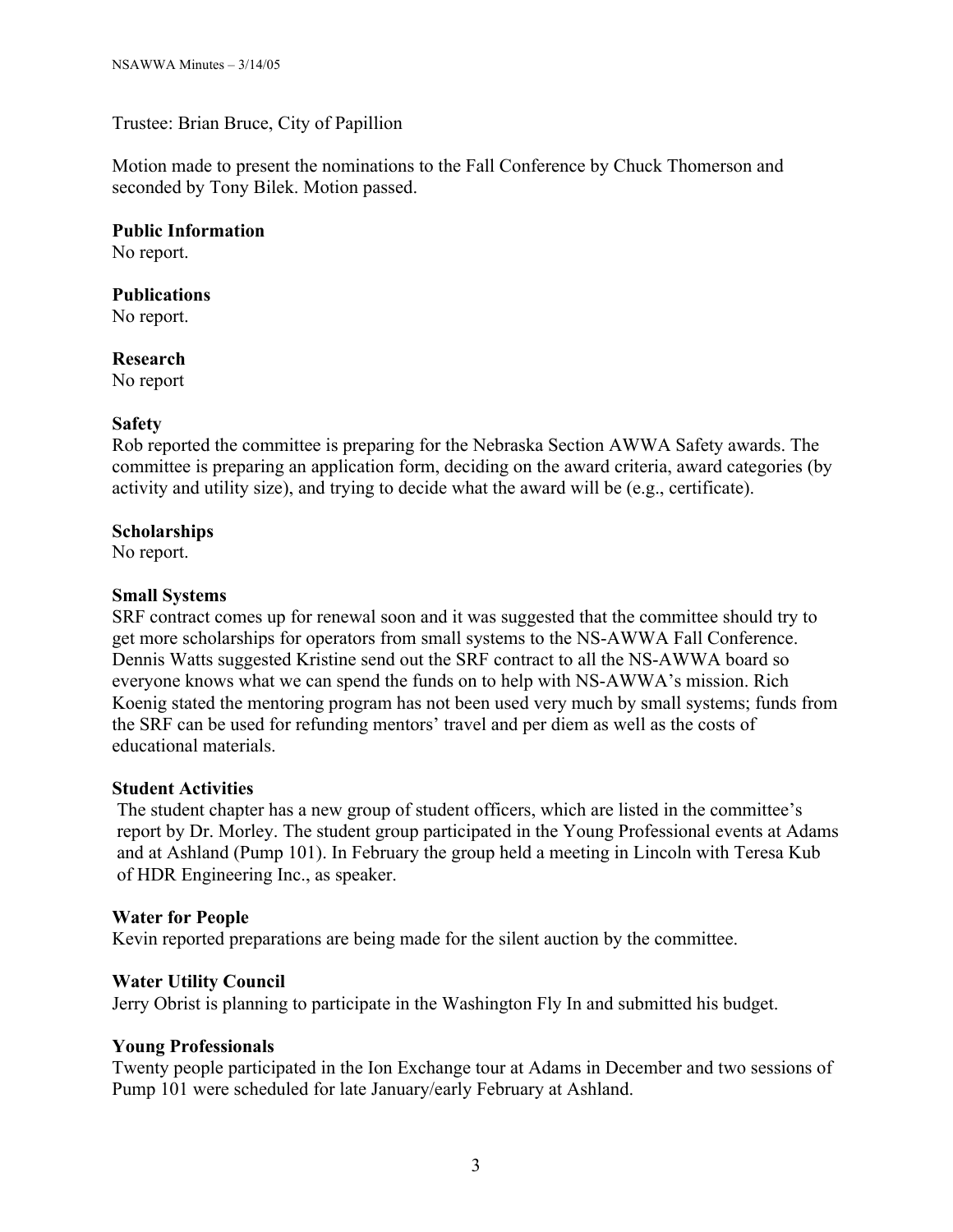# **Old Business:**

# Strategic Plan

Larry Andreasen lead a discussion of the following points concerning the Section Strategic Plan.

- 1. AWWA send out membership letters March 11, 2005.
- 2. Young Professionals have had a good program during the past year and are continuing to be active.
- 3. Mari has put job openings on the website and is working on resumes with the students.
- 4. Scholarships to operators will be pushed more this year. We need the state representatives to get up a list of potential operators earlier in the year. Discussed putting information about the scholarships into the Nebraska League of Municipalities magazine; Rich will take care of adding an article.
- 5. Need to get more systems into AWWA. Large systems should ask for reimbursement (from SRF Funds) for helping/mentoring small systems. Rich will prepare a reimbursement form (can request reimbursement for mileage, per diem, and materials, but not labor). Discussed the need for developing a recruiting effort aimed at high school age students. Idea of going to Nebraska Workforce learning about local job fairs; maybe get several volunteers (utility, regulatory, and consulting) at a display and use AWWA national video tape. Might focus on the groundwater festival. Larry proposed putting an ad hoc committee to put a program together. Brian Bruce agreed to look into what the national organization has along this line.
- 6. Teleconference attendance? Chuck reported the program for November will be the work force issues. More promotion is needed for the next teleconference, especially through the League of Nebraska Municipalities. May want to consider more sites (at least Ashland, Gering and Norfolk) for the teleconference for November 3 teleconference. Will get publicity information concerning the teleconference to the League by the early fall. For the teleconference will write and article for the league publication. Write article in "Wise Water Words," which may be the same as the league. Article will be prepared by Mike Wentick.
- 7. More use of library. Library is getting combined with Rural Water's library. Discussed in new business.
- 8. On-site visitations for mentoring program: Goal of five per year.
- 9. Make Fall Conference technical sessions available on videotape. Maybe consider this for the future – not sure if it is worthwhile. Rich Koenig suggested that if we tape these, it should be made available digitally and put highlights on web and/or entire session on a CD. Proposal was made to tape Jack's presentation again this year. Rich volunteered to bring the video equipment to tape the session.
- 10. Investigate and implement new training opportunities (one per year). Noted that some of the Young Professional's events are training events.
- 11. Hold joint meetings with League. Larry proposed having a meeting with the League of Nebraska Municipalities to identify possible joint training opportunities.

Stockholm Junior Water Prize.